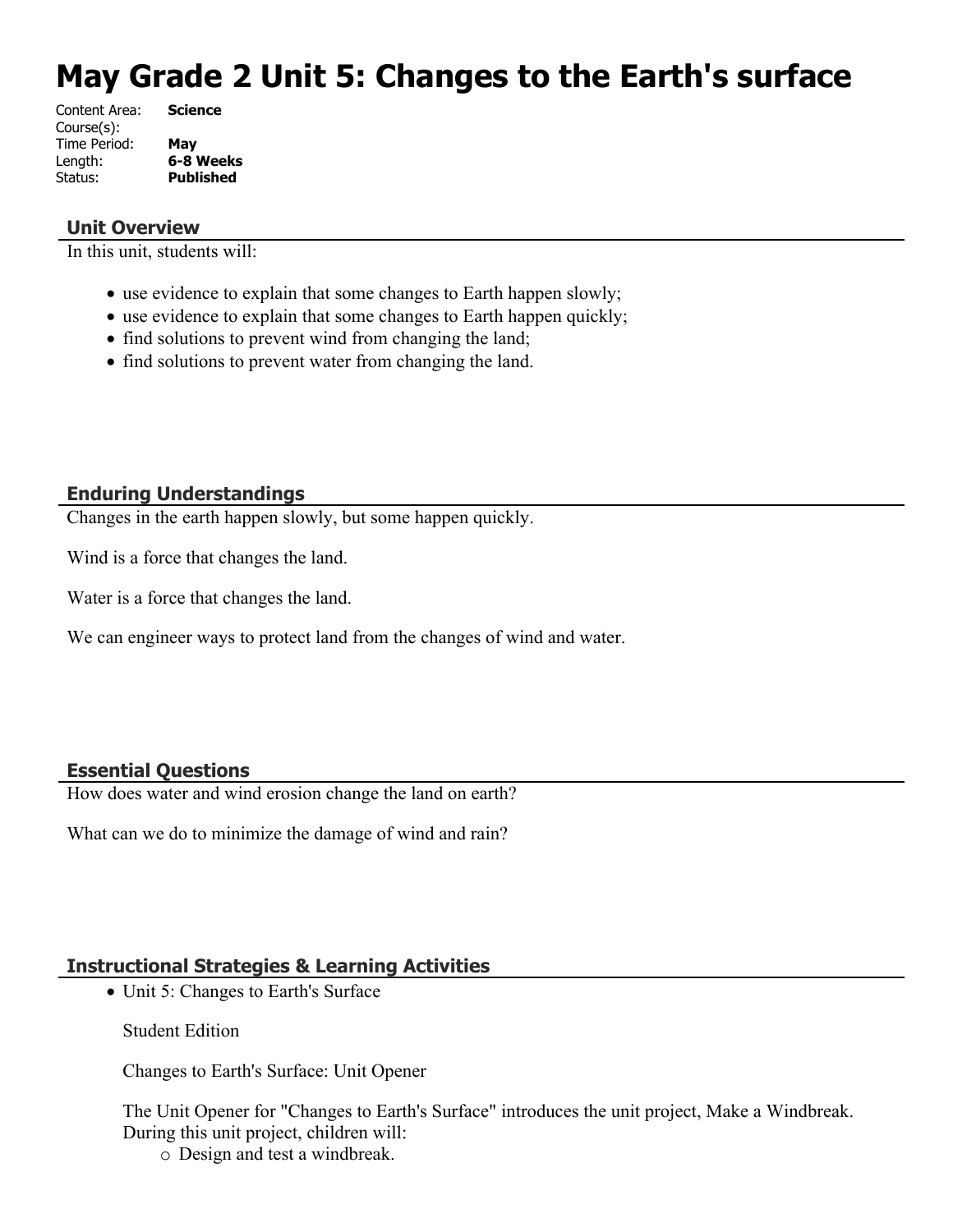- o Collect data to use as evidence to answer a question.
- o Construct an argument using evidence to support a claim.
- $\bullet$

Teacher eBook

Changes to Earth's Surface: Unit Project: Make a Windbreak

During the unit project "Make a Windbreak," children will:

- o Design and test a windbreak.
- o Collect data to use as evidence to answer a question.
- o Construct an argument using evidence to support a claim.

 $\bullet$ 

Unit 5: Changes to Earth's Surface

Home Letter

Changes to Earth's Surface: Home Letter

This is the home letter for the unit "Changes to Earth's Surface."

 $\bullet$ 

Unit 5: Changes to Earth's Surface

Assessment Guide

Changes to Earth's Surface: Unit Pretest (Editable)

The Unit Pretest for "Changes to Earth's Surface" focuses on prerequisite knowledge. The test is composed primarily of DOK 1 items that evaluate student preparedness for the upcoming content.

 $\bullet$ 

Unit 5: Changes to Earth's Surface

Assessment Guide

Changes to Earth's Surface: Unit Test (Editable)

The Unit Test for "Changes to Earth's Surface" assesses students' ability to apply knowledge to solve problems and explain phenomena in relation to the Performance Expectations associated with the unit. In this unit, children:

- o use evidence to explain that some changes to Earth happen slowly;
- o use evidence to explain that some changes to Earth happen quickly;
- o find solutions to prevent wind from changing the land;
- o find solutions to prevent water from changing the land.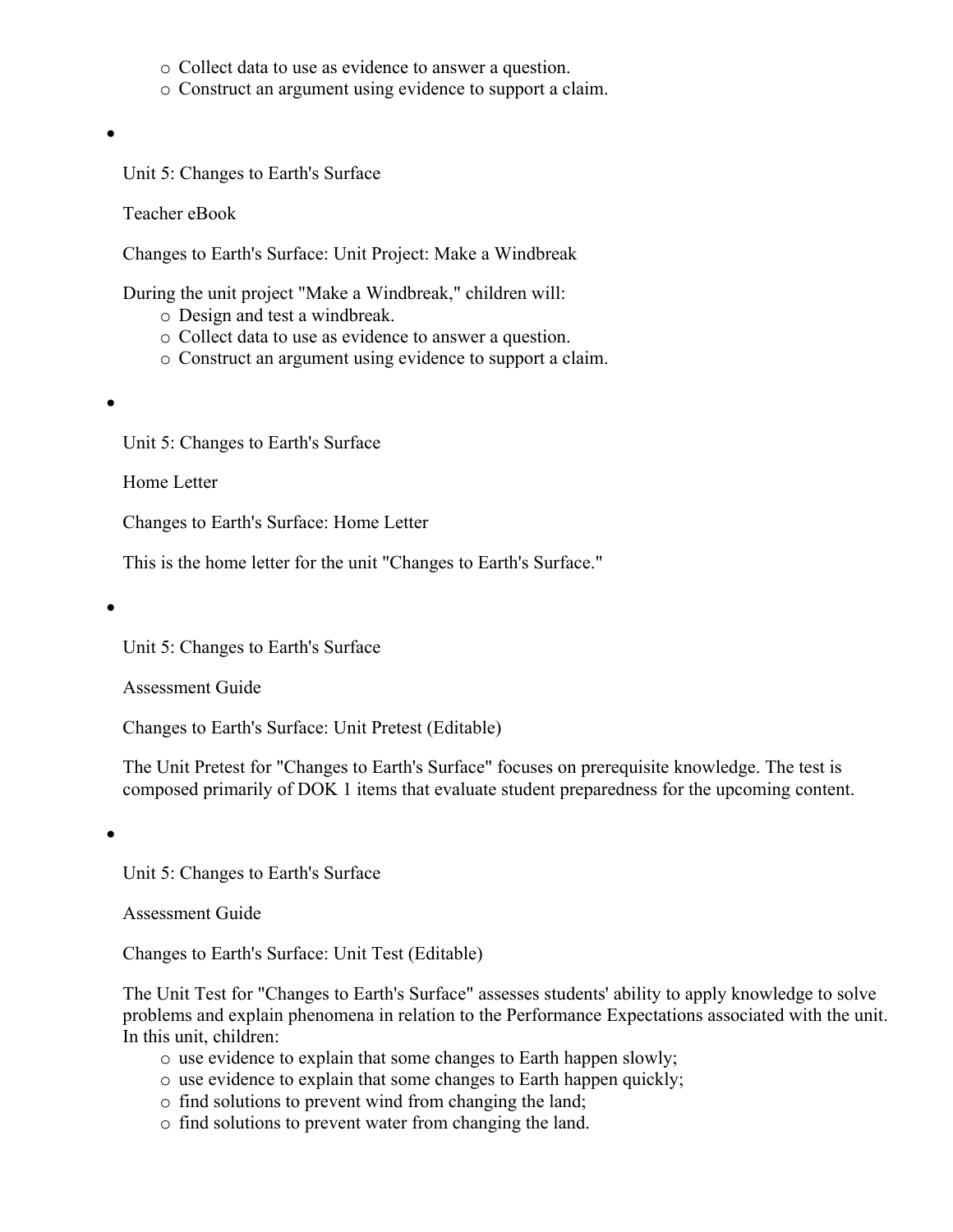Teacher Edition

Changes to Earth's Surface: Unit At a Glance

Unit at a Glance for "Changes to Earth's Surface" includes the unit table of contents, unit vocabulary words, and the vocabulary game, Make a Match. In this unit, children will:

- o use evidence to explain that some changes to Earth happen slowly;
- o use evidence to explain that some changes to Earth happen quickly;
- o find solutions to prevent wind from changing the land;
- o find solutions to prevent water from changing the land.

 $\bullet$ 

 $\bullet$ 

Unit 5: Changes to Earth's Surface

Teacher Edition

Changes to Earth's Surface: Connecting with NGSS

These opportunities for informal science learning provide local context and extend and enhance concepts from the unit "Changes to Earth's Surface."

 $\bullet$ 

Unit 5: Changes to Earth's Surface

Teacher Edition

Changes to Earth's Surface: 3D Unit Planning

Planning resources are available for each lesson and hands-on activity in the unit "Changes to Earth's Surface."

 $\bullet$ 

 $\bullet$ 

Unit 5: Changes to Earth's Surface

Student Edition

Changes to Earth's Surface: Unit At a Glance

Unit at a Glance for "Changes to Earth's Surface" includes the unit table of contents, unit vocabulary words, and the vocabulary game, Make a Match. In this unit, children will:

- o use evidence to explain that some changes to Earth happen slowly;
- o use evidence to explain that some changes to Earth happen quickly;
- o find solutions to prevent wind from changing the land;
- o find solutions to prevent water from changing the land.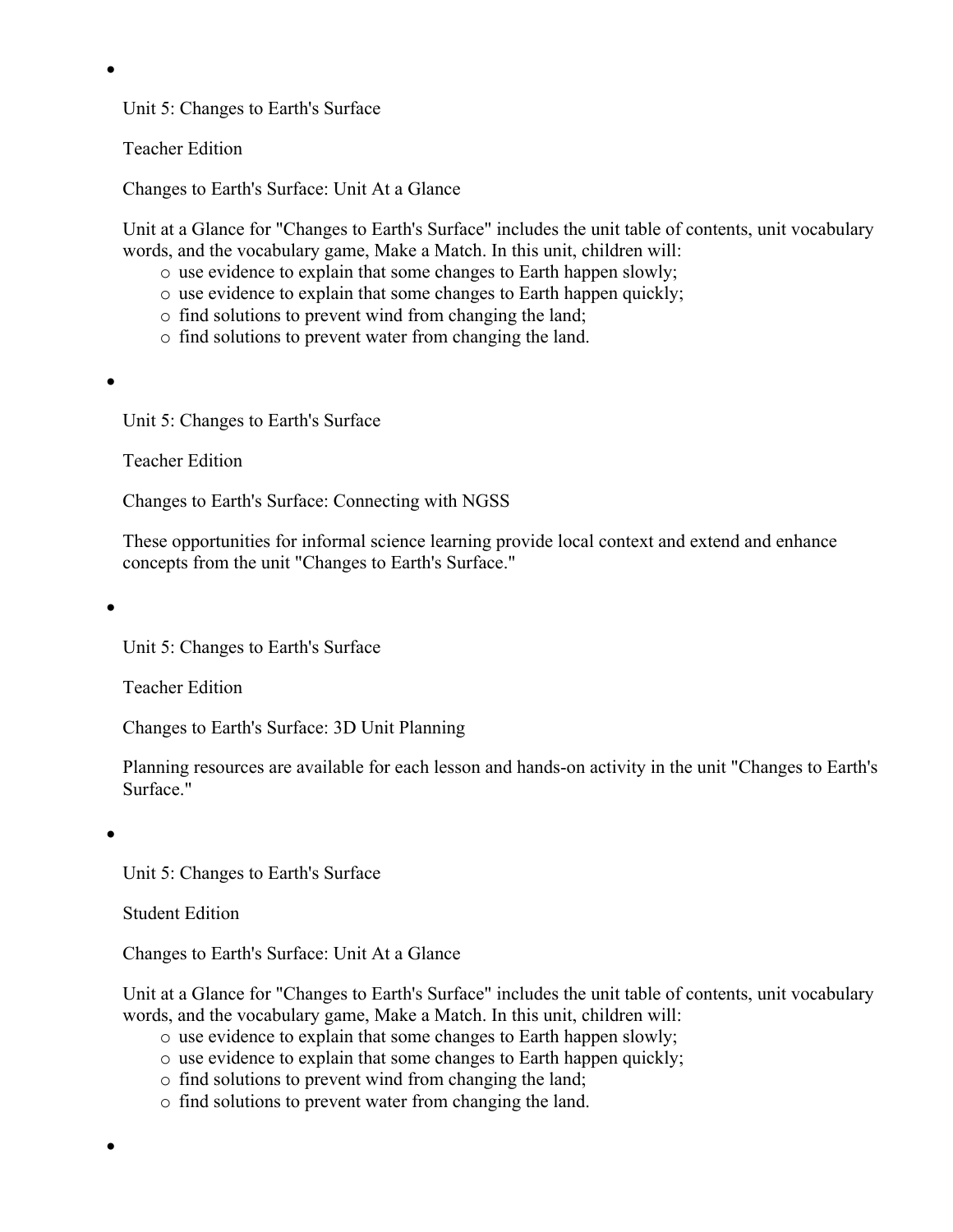Online Assessment

Changes to Earth's Surface: Unit Pretest

The interactive Unit Pretest for "Changes to Earth's Surface" focuses on prerequisite knowledge. The test is composed primarily of DOK 1 items that evaluate student preparedness for the upcoming content.

 $\bullet$ 

Unit 5: Changes to Earth's Surface

Student eBook

Changes to Earth's Surface: Unit Opener

The Unit Opener for "Changes to Earth's Surface" introduces the unit project, Make a Windbreak. During this unit project, children will:

- o Design and test a windbreak.
- o Collect data to use as evidence to answer a question.
- o Construct an argument using evidence to support a claim.

 $\bullet$ 

Unit 5: Changes to Earth's Surface

Online Assessment

Changes to Earth's Surface: Unit Test

The interactive Unit Test for "Changes to Earth's Surface" assesses students' ability to apply knowledge to solve problems and explain phenomena in relation to the Performance Expectations associated with the unit. In this unit, children:

- o use evidence to explain that some changes to Earth happen slowly;
- o use evidence to explain that some changes to Earth happen quickly;
- o find solutions to prevent wind from changing the land;
- o find solutions to prevent water from changing the land.

 $\bullet$ 

Unit 5: Changes to Earth's Surface

Teacher eBook

Changes to Earth's Surface: Unit Opener

The Unit Opener introduces the unit "Changes to Earth's Surface" and the unit project, Make a Windbreak. Launch

 $\bullet$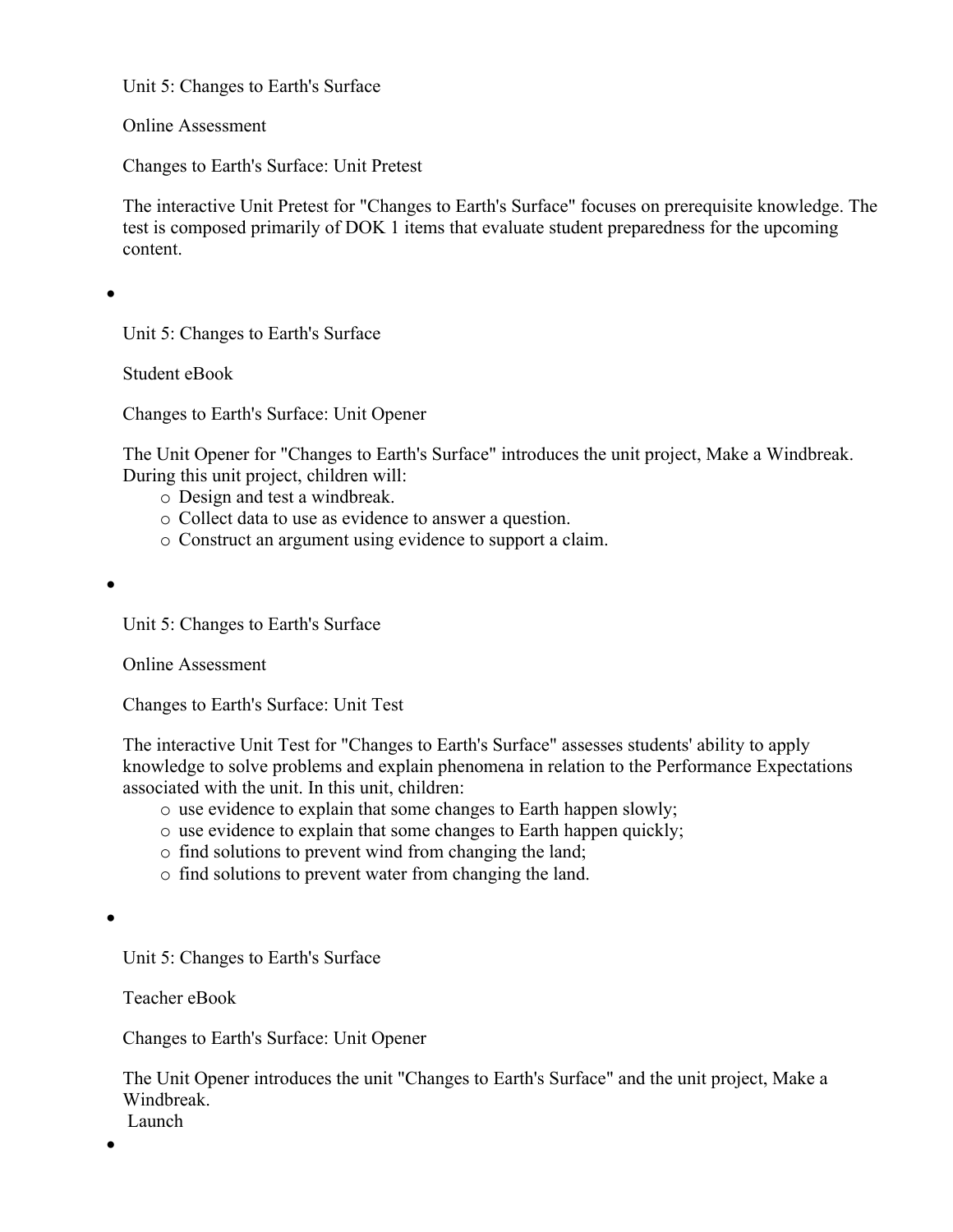Assessment Guide

Changes to Earth's Surface: Unit Pretest

The Unit Pretest for "Changes to Earth's Surface" focuses on prerequisite knowledge. The test is composed primarily of DOK 1 items that evaluate student preparedness for the upcoming content.

 $\bullet$ 

Unit 5: Changes to Earth's Surface

Assessment Guide

Changes to Earth's Surface: Unit Test

The Unit Test for "Changes to Earth's Surface" assesses students' ability to apply knowledge to solve problems and explain phenomena in relation to the Performance Expectations associated with the unit. In this unit, children:

- o use evidence to explain that some changes to Earth happen slowly;
- o use evidence to explain that some changes to Earth happen quickly;
- o find solutions to prevent wind from changing the land;
- o find solutions to prevent water from changing the land.

o Unit 5: Changes to Earth's Surface

Teacher Edition

Changes to Earth's Surface: Unit Opener

The Unit Opener introduces the unit "Changes to Earth's Surface" and the unit project, Make a Windbreak.

o

Unit 5: Changes to Earth's Surface

Teacher Edition

Changes to Earth's Surface: Integrating the NGSS\* Three Dimensions of Learning

This section details the Performance Expectations covered in the unit "Changes to Earth's Surface."

o

Unit 5: Changes to Earth's Surface

Teacher Edition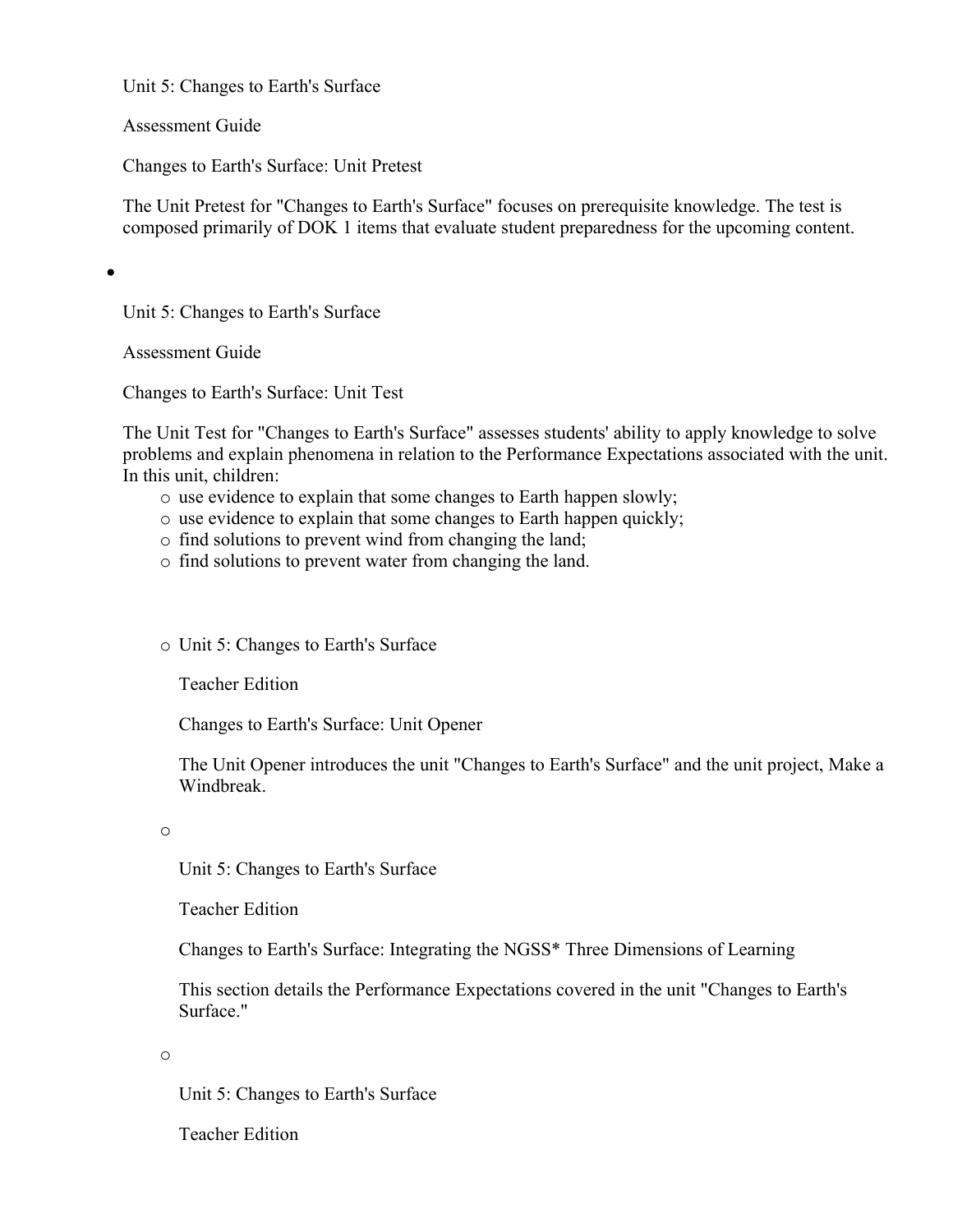Changes to Earth's Surface: Unit Project: Make a Windbreak

During the unit project "Make a Windbreak," children will:

- Design and test a windbreak.
- Collect data to use as evidence to answer a question.
- Construct an argument using evidence to support a claim.

o

Unit 5: Changes to Earth's Surface

Teacher Edition

Changes to Earth's Surface: Differentiate Instruction

This page provides differentiated support for this unit's Science & Engineering Leveled Readers, "Why Are Resources Important ?" and "All About Rocks."

o

Unit 5: Changes to Earth's Surface

Unit Performance Task Worksheet

Changes to Earth's Surface: Unit Performance Task: Engineer It - Build an Earthquake-Proof Structure

This is the Unit Performance Task worksheet for "Engineer It - Build an Earthquake-Proof Structure." During this task, children will plan and design a solution to a problem in order to compare and test possible designs of an earthquake-proof structure that will impact the natural world.

o

Unit 5: Changes to Earth's Surface

Unit Performance Task Worksheet

Changes to Earth's Surface: Unit Performance Task: Engineer It - Build an Earthquake-Proof Structure (Editable)

This is the editable Unit Performance Task worksheet for "Engineer It - Build an Earthquake-Proof Structure." During this task, children will plan and design a solution to a problem in order to compare and test possible designs of an earthquake-proof structure that will impact the natural world.

o

Unit 5: Changes to Earth's Surface

Leveled Readers Teacher's Guide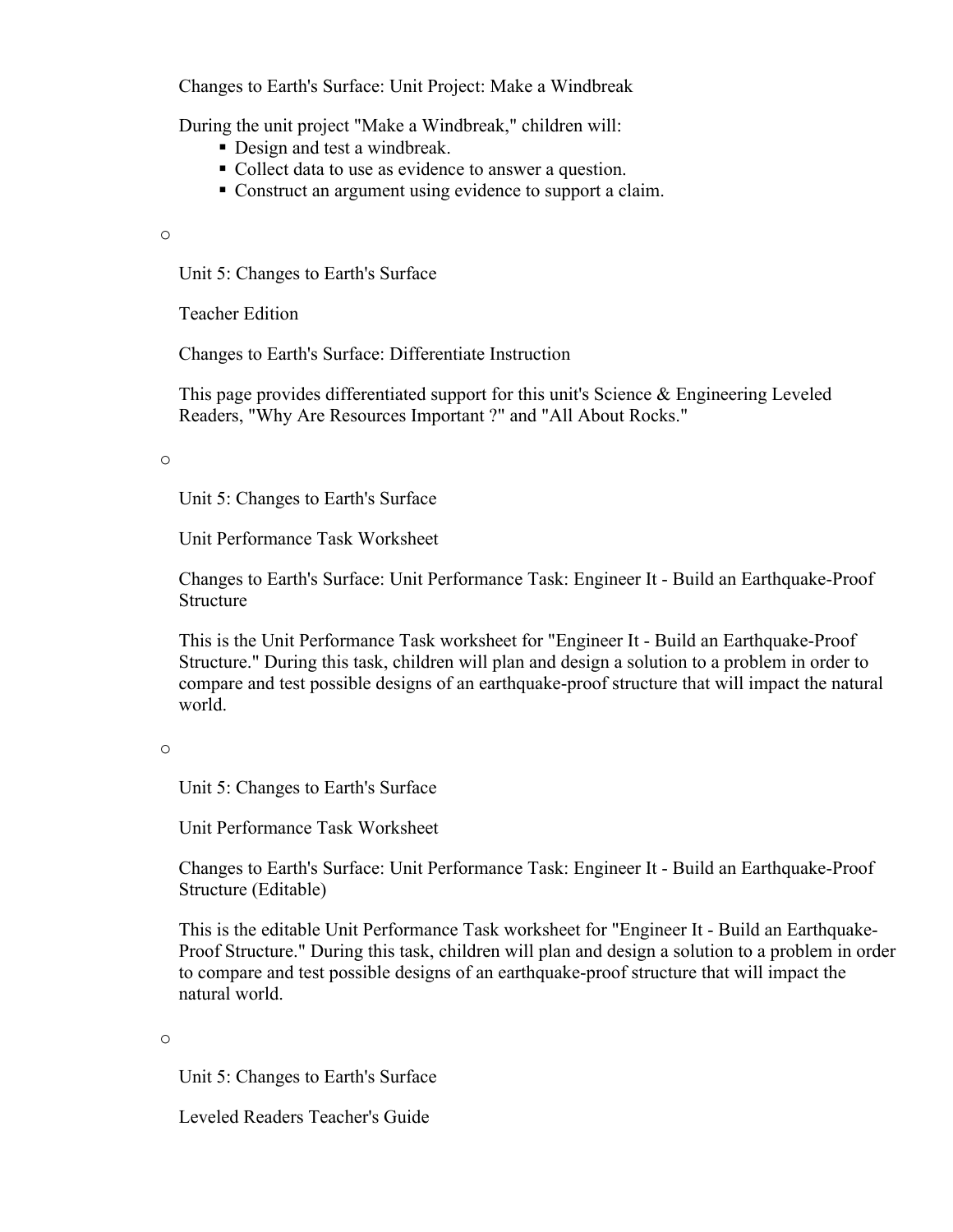Topic 5: Earth and Its Resources

The Leveled Readers Teachers Guide provides teaching strategies and support (as well as reproducible English and Spanish worksheets) for the Unit 5 readers "Why Are Resources Important?" and "All About Rocks." On-Level and Extra-Support worksheets focus on vocabulary development, while Enrichment worksheets reinforce and enrich content.

o

Unit 5: Changes to Earth's Surface

Leveled Readers - Red

Extra-Support: Why Are Resources Important?

The leveled reader "Why Are Resources Important?" is designed for below-level readers and can be used to reinforce key concepts from the unit "Changes to Earth's Surface."

o

Unit 5: Changes to Earth's Surface

Teacher eBook

Changes to Earth's Surface: Unit Review

The Unit Review assesses student understanding of key ideas and concepts from the unit "Changes to Earth's Surface."

o

Unit 5: Changes to Earth's Surface

You Solve It

Preventing Wind Erosion (Teacher)

Teacher support materials are available for "Preventing Wind Erosion." During this activity, students will perform field studies of a beach and a farm and simulate the effects of different speeds of wind on the land. They test and evaluate various methods used to prevent wind erosion.

o

Unit 5: Changes to Earth's Surface

Leveled Readers - Blue

On-Level: Why Are Resources Important?

The leveled reader "Why Are Resources Important?" is designed for on-level readers and can be used to enrich key concepts from the unit "Changes to Earth's Surface."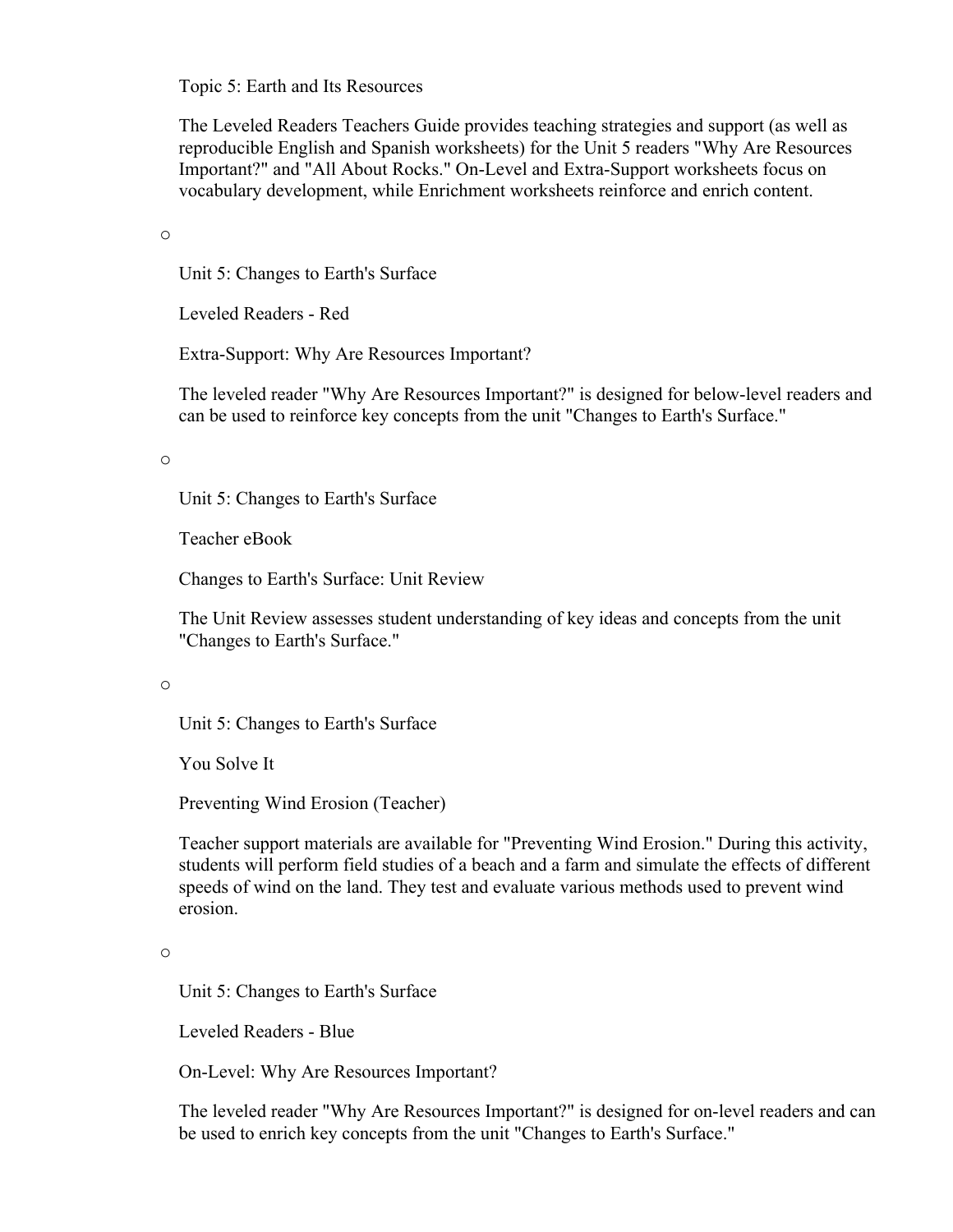o

Unit 5: Changes to Earth's Surface

You Solve It

Preventing Wind Erosion

In Preventing Wind Erosion, students perform field studies of a beach and a farm and simulate the effects of different speeds of wind on the land. They test and evaluate various methods used to prevent wind erosion.

o

Unit 5: Changes to Earth's Surface

Teacher Edition

Changes to Earth's Surface: Unit Performance Task: Engineer It - Build an Earthquake-Proof Structure

During the Performance Task "Engineer It - Build an Earthquake-Proof Structure," children will plan and design a solution to a problem in order to compare and test possible designs of an earthquake-proof structure that will impact the natural world.

o

Unit 5: Changes to Earth's Surface

Student Edition

Changes to Earth's Surface: Unit Review

The Unit Review assesses student understanding of key ideas and concepts from the unit "Changes to Earth's Surface."

o

Unit 5: Changes to Earth's Surface

Student eBook

Changes to Earth's Surface: Unit Review

The Unit Review assesses student understanding of key ideas and concepts from the unit "Changes to Earth's Surface."

■ Unit 5: Changes to Earth's Surface

Leveled Readers - Green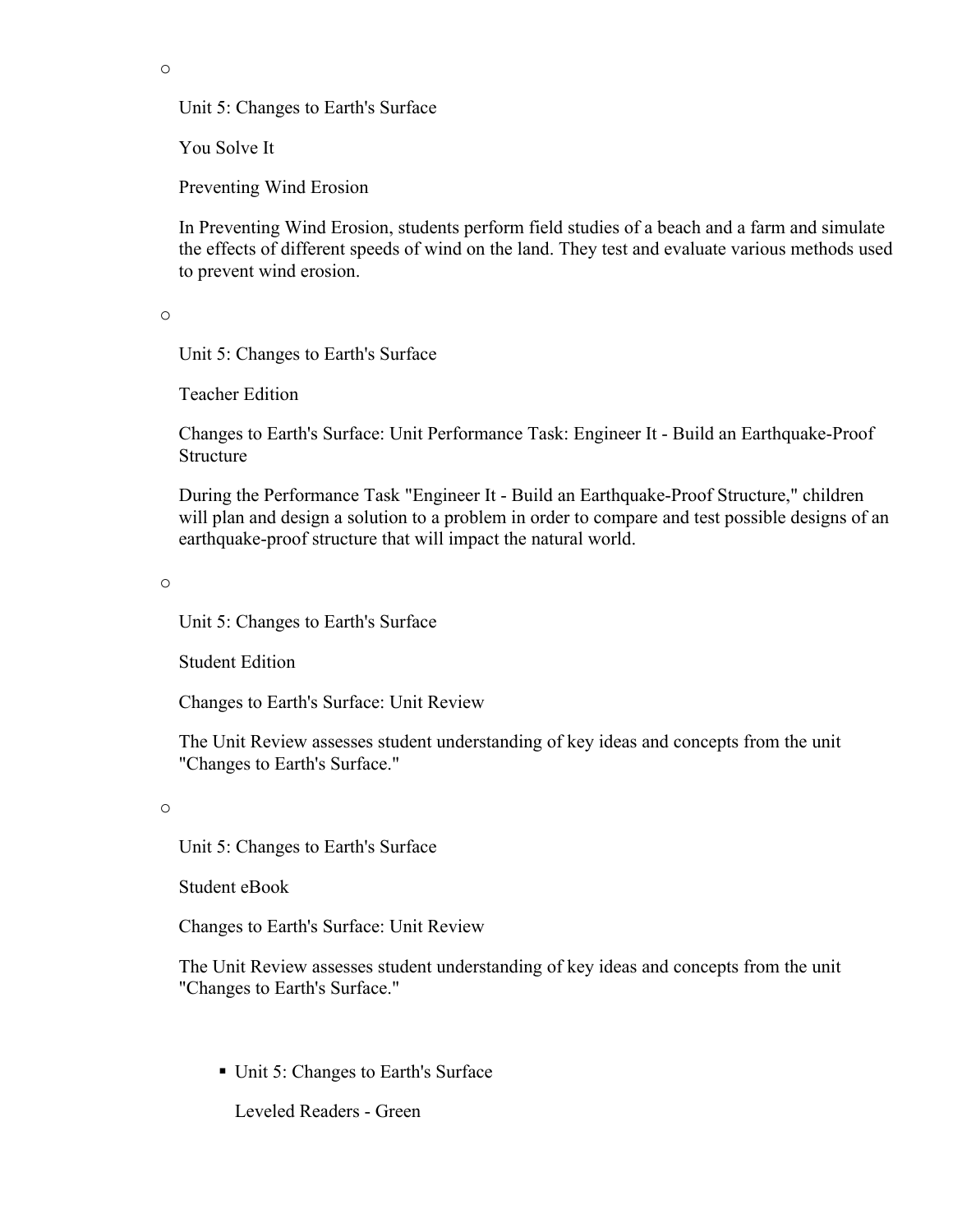Enrichment: All About Rocks

The leveled reader "All About Rocks" is designed for above-level readers and can be used to extend key concepts from the unit "Changes to Earth's Surface."

Unit 5: Changes to Earth's Surface

Teacher eBook

Changes to Earth's Surface: Unit Performance Task: Engineer It - Build an Earthquake-Proof Structure

During the Performance Task "Engineer It - Build an Earthquake-Proof Structure," children will plan and design a solution to a problem in order to compare and test possible designs of an earthquake-proof structure that will impact the natural world.

.

.

Unit 5: Changes to Earth's Surface

Unit Project Worksheet

Changes to Earth's Surface: Unit Project: Make a Windbreak

This is the Unit Project worksheet for "Make a Windbreak." During this project, children will:

- Design and test a windbreak.
- Collect data to use as evidence to answer a question.
- Construct an argument using evidence to support a claim.
- .

Unit 5: Changes to Earth's Surface

Student Edition

Changes to Earth's Surface: Unit Performance Task: Engineer It - Build an Earthquake-Proof Structure

During the Performance Task "Engineer It - Build an Earthquake-Proof Structure," children will plan and design a solution to a problem in order to compare and test possible designs of an earthquake-proof structure that will impact the natural world.

.

Unit 5: Changes to Earth's Surface

Unit Project Worksheet

Changes to Earth's Surface: Unit Project: Make a Windbreak (Editable)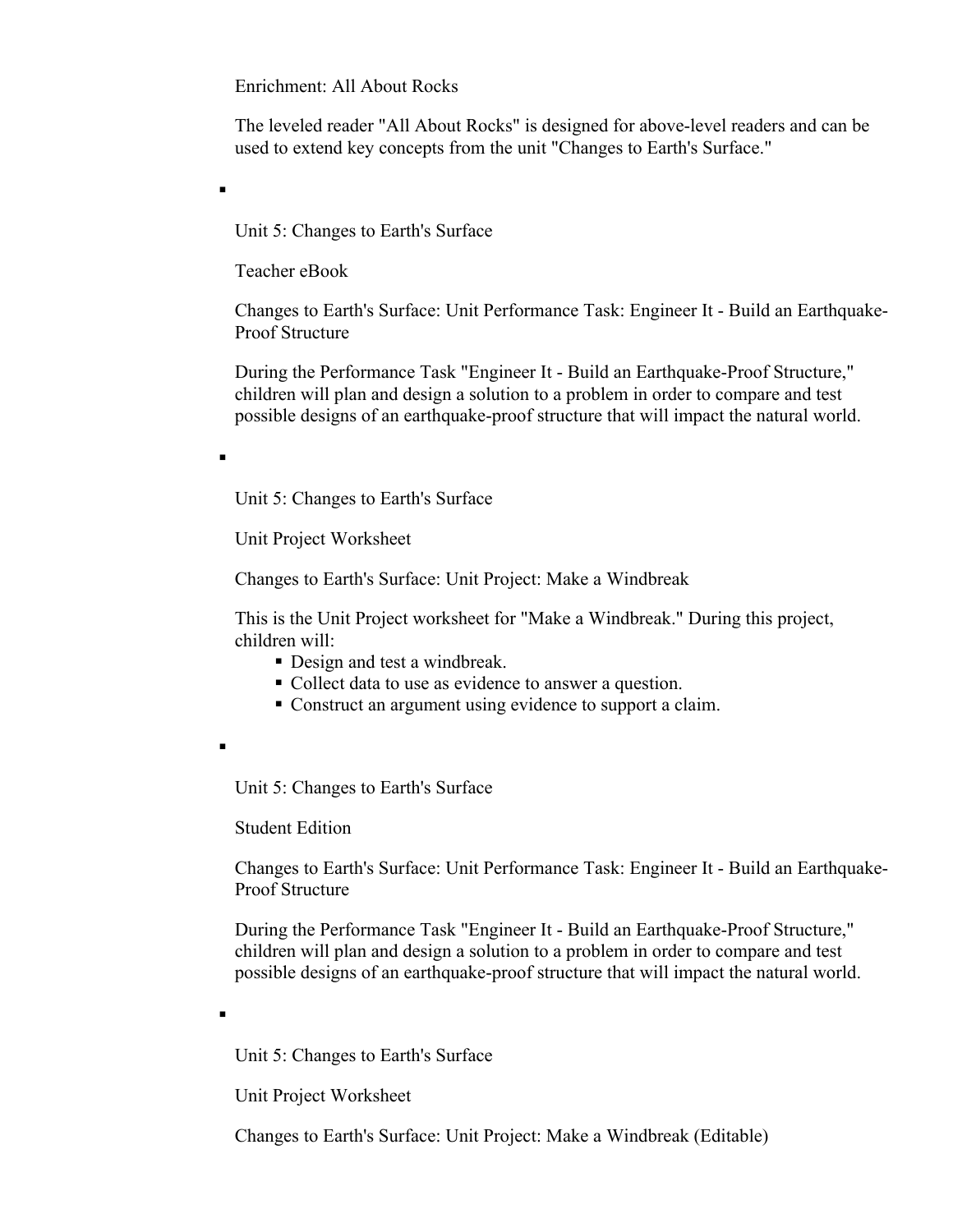This is the editable Unit Project worksheet for "Make a Windbreak." During this project, children will:

- Design and test a windbreak.
- Collect data to use as evidence to answer a question.
- Construct an argument using evidence to support a claim.

Unit 5: Changes to Earth's Surface

Teacher Edition

 $\blacksquare$ 

.

Changes to Earth's Surface: Unit Review

The Unit Review assesses student understanding of key ideas and concepts from the unit "Changes to Earth's Surface."

Unit 5: Changes to Earth's Surface

Student eBook

Changes to Earth's Surface: Unit Performance Task: Engineer It - Build an Earthquake-Proof Structure

During the Performance Task "Engineer It - Build an Earthquake-Proof Structure," children will plan and design a solution to a problem in order to compare and test possible designs of an earthquake-proof structure that will impact the natural world.

# **Integration of 21st Century Themes and Career Exploration**

| CRP.K-12.CRP2        | Apply appropriate academic and technical skills.                                   |
|----------------------|------------------------------------------------------------------------------------|
| <b>CRP.K-12.CRP5</b> | Consider the environmental, social and economic impacts of decisions.              |
| CRP.K-12.CRP4        | Communicate clearly and effectively and with reason.                               |
| CRP.K-12.CRP9        | Model integrity, ethical leadership and effective management.                      |
| CRP.K-12.CRP8        | Utilize critical thinking to make sense of problems and persevere in solving them. |
| <b>CRP.K-12.CRP7</b> | Employ valid and reliable research strategies.                                     |
| CRP.K-12.CRP1        | Act as a responsible and contributing citizen and employee.                        |
| CRP.K-12.CRP6        | Demonstrate creativity and innovation.                                             |
| CRP.K-12.CRP12       | Work productively in teams while using cultural global competence.                 |
|                      |                                                                                    |

#### **Technology and Design Integration**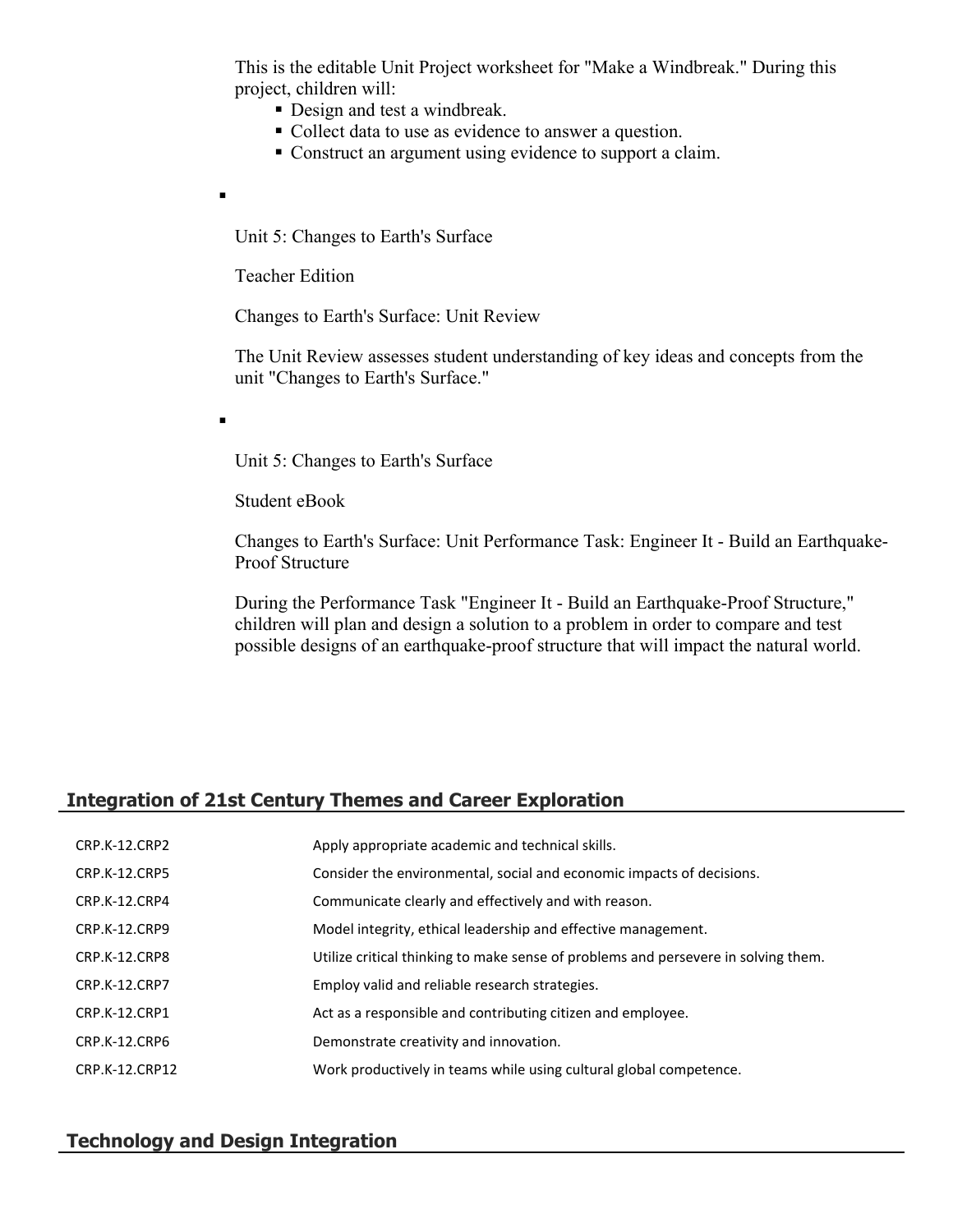Students will interact with the SmartBoard, Ipads, chromebooks and document camera.

| TECH.8.1.2       | Educational Technology: All students will use digital tools to access, manage, evaluate, and<br>synthesize information in order to solve problems individually and collaborate and to<br>create and communicate knowledge.                     |
|------------------|------------------------------------------------------------------------------------------------------------------------------------------------------------------------------------------------------------------------------------------------|
| TECH.8.1.2.B     | Creativity and Innovation: Students demonstrate creative thinking, construct knowledge<br>and develop innovative products and process using technology.                                                                                        |
| TECH.8.1.2.C     | Communication and Collaboration: Students use digital media and environments to<br>communicate and work collaboratively, including at a distance, to support individual<br>learning and contribute to the learning of others.                  |
| TECH.8.1.2.F     | Critical thinking, problem solving, and decision making: Students use critical thinking skills<br>to plan and conduct research, manage projects, solve problems, and make informed<br>decisions using appropriate digital tools and resources. |
| TECH.8.1.2.E.CS1 | Plan strategies to guide inquiry                                                                                                                                                                                                               |
| TECH.8.1.2.F.CS1 | Identify and define authentic problems and significant questions for investigation.                                                                                                                                                            |
| TECH.8.1.2.A.CS1 | Understand and use technology systems.                                                                                                                                                                                                         |

# **Interdisciplinary Connections**

| LA.RI.2.1  | Ask and answer such questions as who, what, where, when, why, and how to demonstrate<br>understanding of key details in a text.                                                         |
|------------|-----------------------------------------------------------------------------------------------------------------------------------------------------------------------------------------|
| LA.RI.2.2  | Identify the main topic of a multiparagraph text as well as the focus of specific paragraphs<br>within the text.                                                                        |
| LA.RI.2.3  | Describe the connection between a series of historical events, scientific ideas or concepts,<br>or steps in technical procedures in a text.                                             |
| LA.RI.2.4  | Determine the meaning of words and phrases in a text relevant to a grade 2 topic or<br>subject area.                                                                                    |
| LA.RI.2.5  | Know and use various text features (e.g., captions, bold print, subheadings, glossaries,<br>indexes, electronic menus, icons) to locate key facts or information in a text efficiently. |
| LA.RI.2    | Reading Informational Text                                                                                                                                                              |
| LA.RI.2.6  | Identify the main purpose of a text, including what the author wants to answer, explain, or<br>describe.                                                                                |
| LA.RI.2.7  | Explain how specific illustrations and images (e.g., a diagram showing how a machine<br>works) contribute to and clarify a text.                                                        |
| LA.RI.2.8  | Describe and identify the logical connections of how reasons support specific points the<br>author makes in a text.                                                                     |
| LA.RI.2.9  | Compare and contrast the most important points presented by two texts on the same<br>topic.                                                                                             |
| LA.RI.2.10 | Read and comprehend informational texts, including history/social studies, science, and<br>technical texts, at grade level text complexity proficiently with scaffolding as needed.     |

# **Differentiation**

Understand that gifted students, just like all students, come to school to learn and be challenged.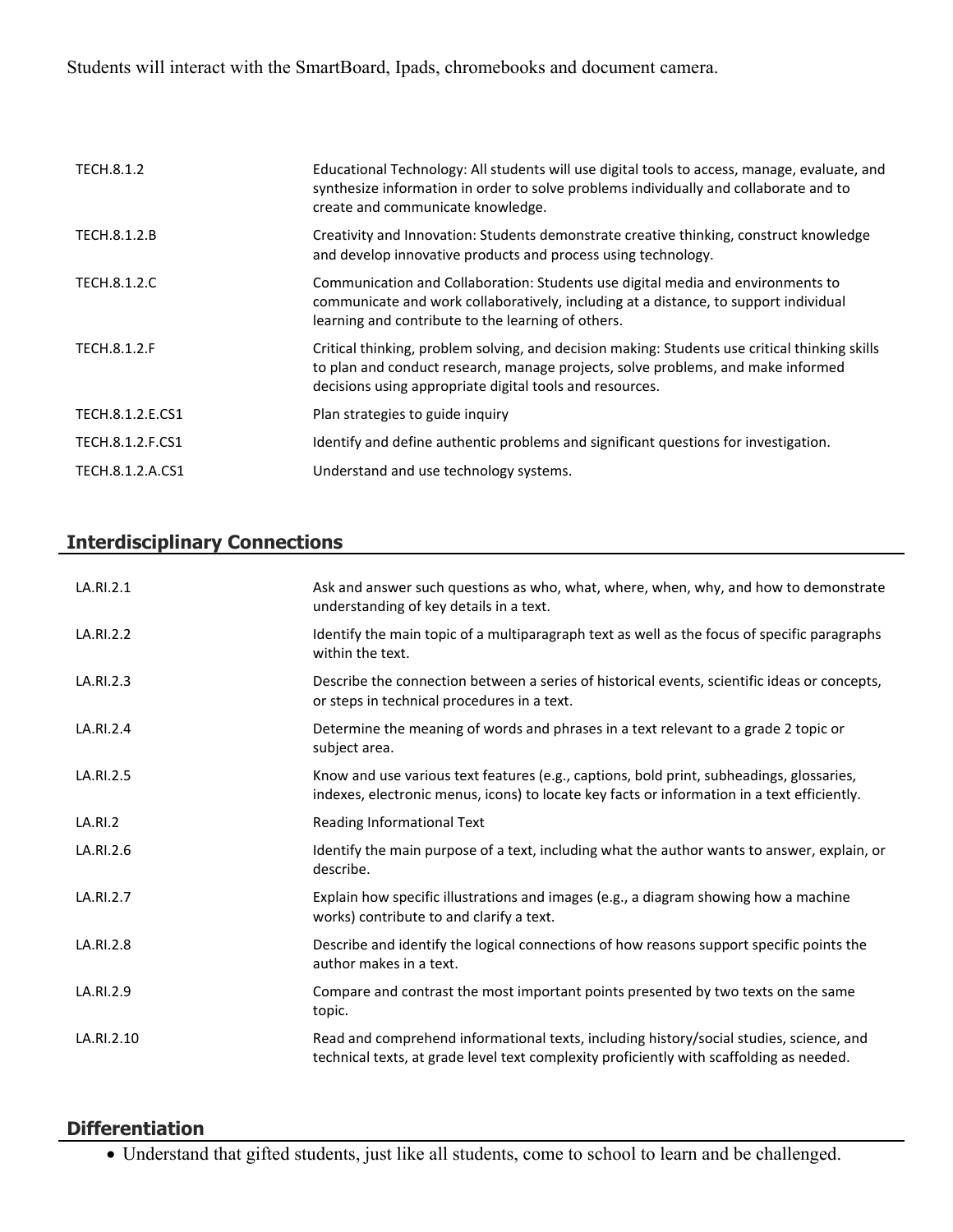- Pre-assess your students. Find out their areas of strength as well as those areas you may need to address before students move on.
- Consider grouping gifted students together for at least part of the school day.
- Plan for differentiation. Consider pre-assessments, extension activities, and compacting the curriculum.
- Use phrases like "You've shown you don't need more practice" or "You need more practice" instead of words like "qualify" or "eligible" when referring to extension work.
- Encourage high-ability students to take on challenges. Because they're often used to getting good grades, gifted students may be risk averse.
- **Definitions of Differentiation Components**:
	- o Content the specific information that is to be taught in the lesson/unit/course of instruction.
	- o Process how the student will acquire the content information.
	- o Product how the student will demonstrate understanding of the content.
	- o Learning Environment the environment where learning is taking place including physical location and/or student grouping

# **Differentiation occurring in this unit:**

See differentiation strategies suggested in the teacher's manual for struggling or advianced students.

# **Modifications & Accommodations**

Refer to QSAC EXCEL SMALL SPED ACCOMMOCATIONS spreadsheet in this discipline.

## **Modifications and Accommodations used in this unit:**

IEP and 504 plans will be utilized.

## **Benchmark Assessments**

**Benchmark Assessments** are given periodically (e.g., at the end of every quarter or as frequently as once per month) throughout a school year to establish baseline achievement data and measure progress toward a standard or set of academic standards and goals.

#### **Schoolwide Benchmark assessments:**

Aimsweb benchmarks 3X a year

Linkit Benchmarks 3X a year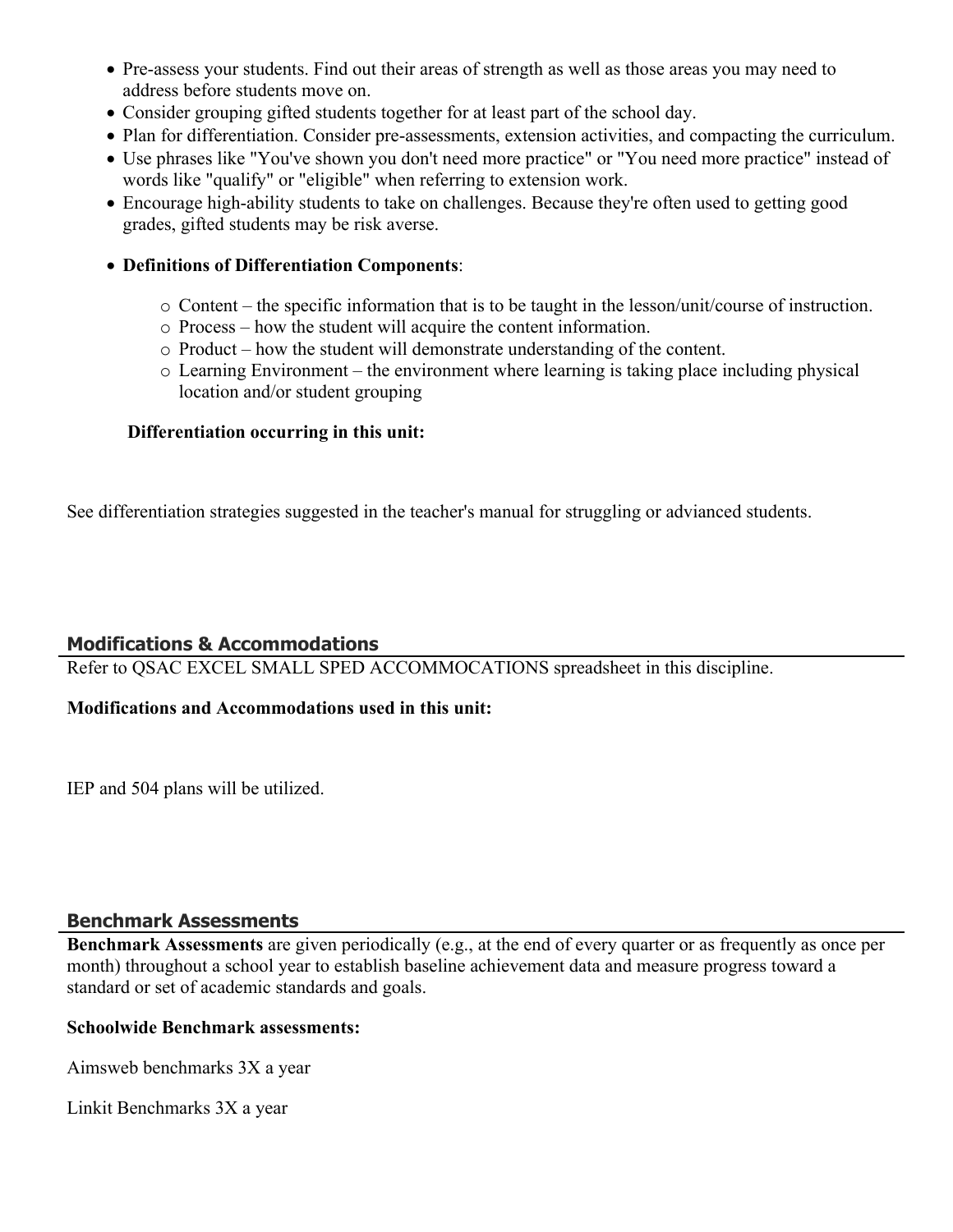DRA

#### **Additional Benchmarks used in this unit:**

DRA

AIMSweb

## **Formative Assessments**

Assessment allows both instructor and student to monitor progress towards achieving learning objectives, and can be approached in a variety of ways. **Formative assessment** refers to tools that identify misconceptions, struggles, and learning gaps along the way and assess how to close those gaps. It includes effective tools for helping to shape learning, and can even bolster students' abilities to take ownership of their learning when they understand that the goal is to improve learning, not apply final marks (Trumbull and Lash, 2013). It can include students assessing themselves, peers, or even the instructor, through writing, quizzes, conversation, and more. In short, formative assessment occurs throughout a class or course, and seeks to improve student achievement of learning objectives through approaches that can support specific student needs (Theal and Franklin, 2010, p. 151).

## **Formative Assessments used in this unit:**

Unit Test

Performance Task

## **Summative Assessments**

 **summative assessments** evaluate student learning, knowledge, proficiency, or success at the conclusion of an instructional period, like a unit, course, or program. Summative assessments are almost always formally graded and often heavily weighted (though they do not need to be). Summative assessment can be used to great effect in conjunction and alignment with formative assessment, and instructors can consider a variety of ways to combine these approaches.

## **Summative assessments for this unit:**

- Teacher observation
- Questioning
- Whiteboard Response
- Think-Pair Share
- Classroom discussion
- Workbook pages